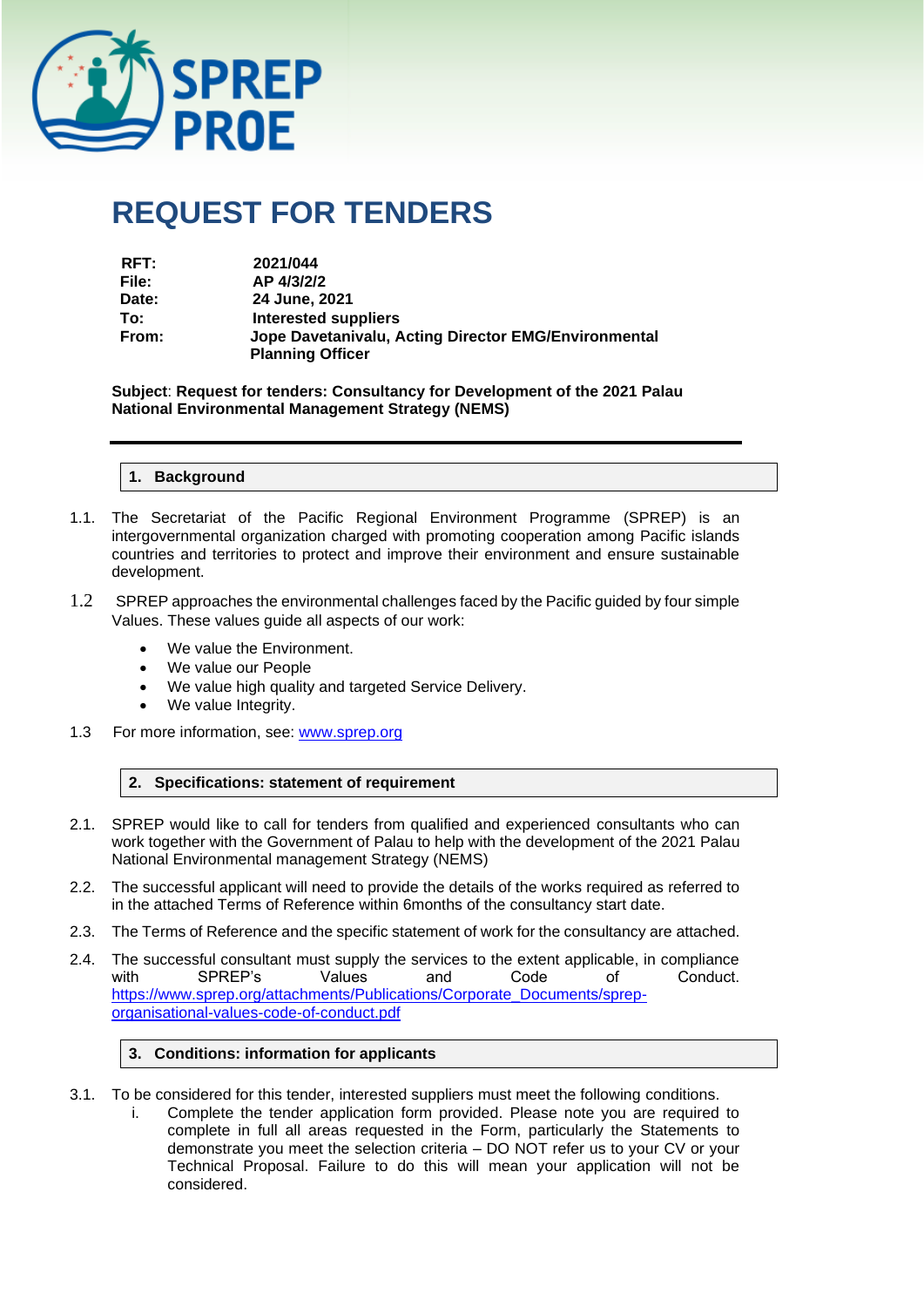

- ii. Sign the **conflict-of-interest** form provided.
- iii. Submit a CV to demonstrate the consultant has the relevant experience, skills, and qualifications to carry out this contract successfully.
- iv. Provide examples of related past work outputs.
- v. Minimum qualifications of a bachelor's degree in Environmental Science or relevant field.

# **4. Submission guidelines**

- 4.1. Tender documentation should demonstrate that the interested supplier satisfies the conditions stated above and can meet the specifications and timeframes. Documentation must also include supporting examples to address the evaluation criteria.
- 4.2. Submissions should include a work plan, schedule of activities, timeframe, and a financial proposal. Please note all costs, taxes, facilities, and insurance should be included in the financial proposal. Submitted proposals will be evaluated based on best value for money.
- 4.3 Tenderers / Bidders must insist on an acknowledgement of receipt of tenders / proposals / bids.
- 4.4 Provide at least three (3) referees as part of the tender application, including the most recent work relevant to this consultancy.
- 4.5 Complete the tender application form and conflict of interest form provided.
- 4.6 Tender submission must be in USD. The Financial Proposal should itemize all associated costs involved to complete the assignment.
- 4.7 The proposal must remain valid for 90 days from date of submission.

#### **5. Tender Clarification**

5.1. Any clarification questions from applicants must be submitted by email to [procurement@sprep.org](mailto:procurement@sprep.org) before 30 June 2021. A summary of all questions received with an associated response will be posted on the SPREP website www.sprep.org/tender by 02 July 2021.

#### **6. Evaluation criteria**

- 6.1. SPREP in partnership with the National Environmental Protection Council (NEPC)/the Ministry of Agriculture, Fisheries and Environment (MAFE) in Palau will select a preferred supplier on the basis of the evaluation of the extent to which the documentation demonstrates that the tenderer offers the best value for money, and that the tenderer satisfies the following criteria.
	- i. Has a minimum qualification of as Bachelor of Science level qualifications in Environmental Science or related field and minimum 5 years' experience in reviewing policies and proven ability to conduct policy review, analysis and development (25%);
	- ii. Demonstrated experience working in the Pacific region in the field of environmental management and is familiar with environmental programme consultations with government sectors and stakeholders (15%);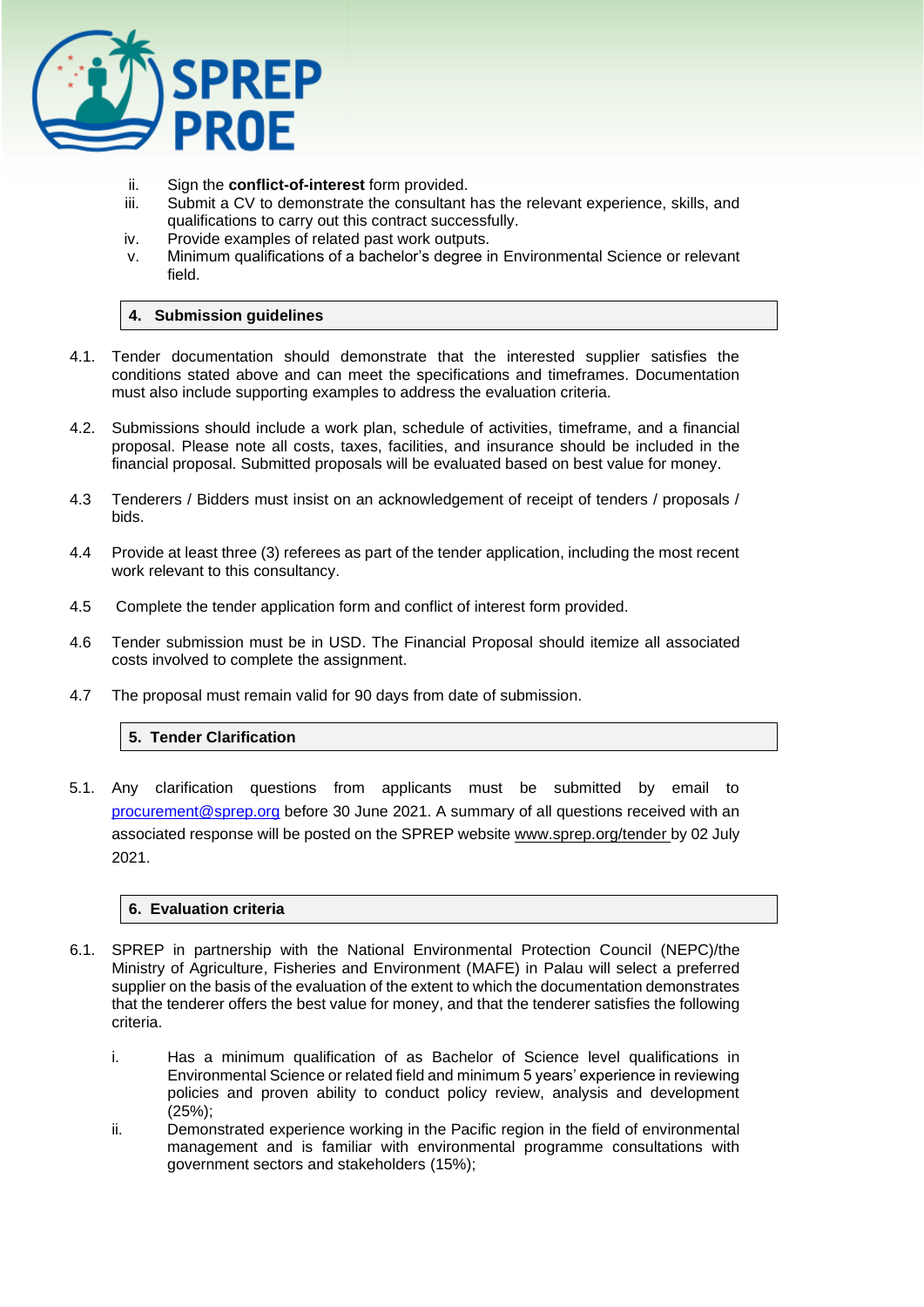

- iii. Demonstrated high-level of skills in reviewing and writing policy documents and ability to deliver within the timeframe (20%);
- iv. Detailed technical proposal/workplan and methodology (20%); and
- v. Detailed financial proposal (20%).

# **7. Deadline**

- 7.1. **The due date for submission of the tender is: 09 July 2021 midnight (Apia, Samoa local time).**
- 7.2. Late submissions will be returned unopened to the sender.
- 7.3 Please send all tenders clearly marked: **RFT 2021/044: Development of the 2021 Palau National Environmental Management Strategy (NEMS)**
	- Mail: SPREP Attention: Procurement Officer PO Box 240 Apia, SAMOA
	- Email: [tenders@sprep.org](mailto:tenders@sprep.org)
	- Fax: 685 20231
	- Person: Submit by hand in the tenders box at SPREP reception, Vailima, Samoa.
	- Note: Submissions made to the incorrect portal will not be considered by SPREP. If SPREP is made aware of the error in submission prior to the deadline, the applicant will be advised to resubmit their application to the correct portal. However, if SPREP is not made aware of the error in submission until after the deadline, then the application is considered late and will be returned unopened to the sender.

#### **SPREP reserves the right to reject any or all tenders and the lowest or any tender will not necessarily be accepted.**

**For any complaints regarding the Secretariat's tenders please refer to the Complaints section on the SPREP website**  <http://www.sprep.org/accountability/complaints>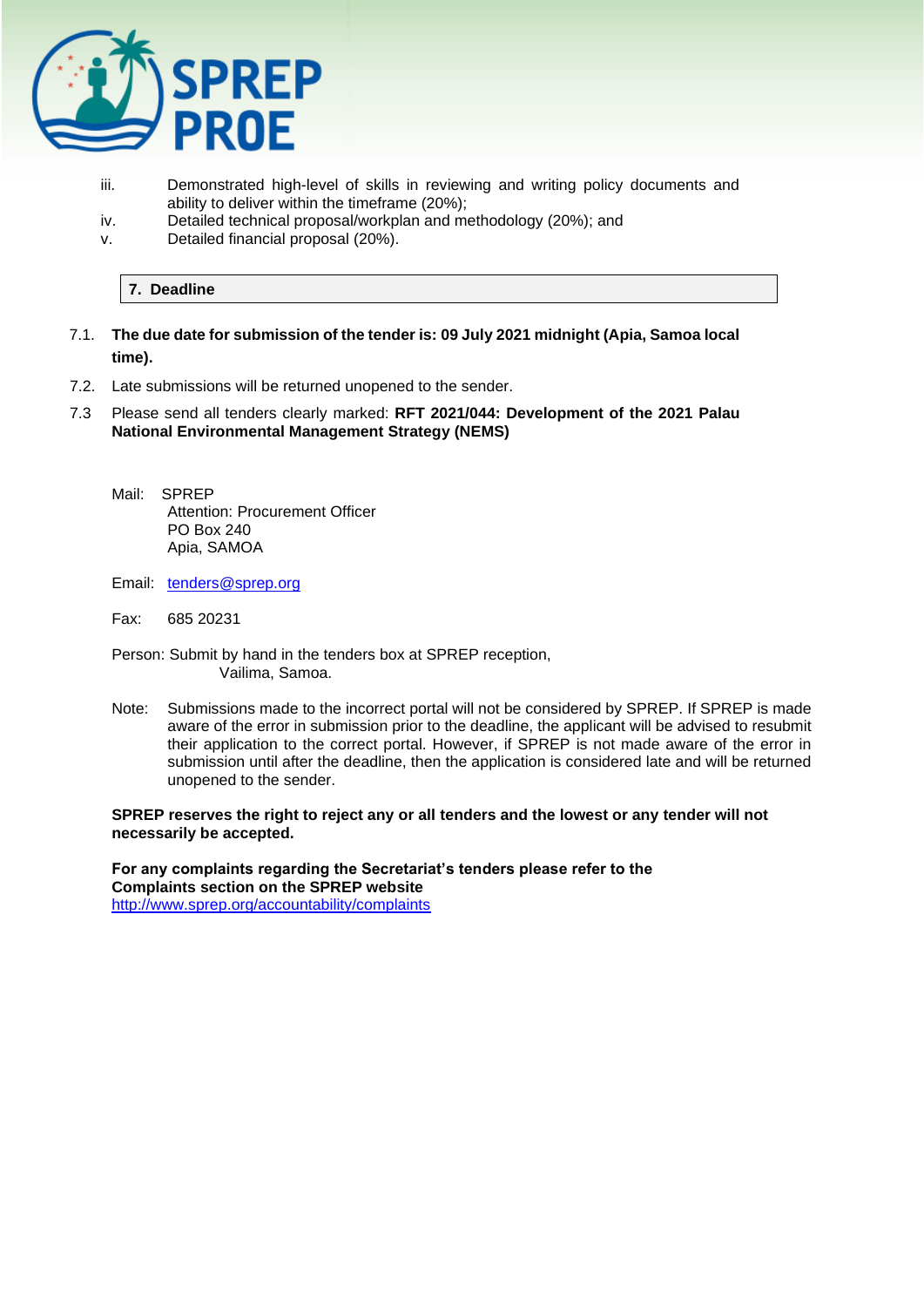

# **TERMS OF REFERENCE for the development of the 2021 Palau National Environmental Management Strategy (NEMS)**

# **1.0 Background**

Knowledge and understanding are important for driving and bringing about informed decision making. The project, "Building National and Regional Capacity to Implement Multilateral Environmental Agreements by Strengthening Planning and the State of Environmental Assessment and Reporting in the Pacific", referred to as the Inform project, recognises the need for this data-driven decision making. The project established a Pacific island network of national and regional data repositories and reporting tools to support the monitoring, evaluation, and analysis of environmental information, which supports environmental planning, forecasting, and reporting requirements.

The Inform project will help Pacific islands including Palau have reliable access to their own national datasets for environmental information The information provided within the databases will also help policy development, monitoring and evaluation, and national planning including the development of National Environmental Strategies (NEMS).

This terms of reference targets the development of the 2021 Palau NEMS. The consultant will be liaising and working with the National Environmental Protection Council (NEPC) and the Ministry of Agriculture, Fisheries and Environment (MAFE) in Palau; country partners; and SPREP to gather data, compile these data, and write the Palau 2021 NEMS in line with the current State of Environment report.

# **2.0 State of Environment and National Environment Management Strategy Consultant Objectives**

# **2.1 Consultancy Objectives**

The consultancy will meet the following objectives:

- 2.1.1 Develop the Palau NEMS using a national process and establish its linkages to the Palau National Sustainable Development Plan and other sector plans and strengthening its linkages to the Sustainable Development Goals (SDGs), Regional Frameworks and Multilateral Environmental Agreements (MEAs).
- 2.1.2 Establish a monitoring system within the NEMS process to oversee the implementation of the NEMS and its effect to policy development to support Sustainable Development in Palau.
- 2.1.3 Liaise with national and state governments, the private sector, academic institutions, nongovernmental organizations and SPREP partners to ensure good-quality, accurate information is gathered and presented in the NEMS.

# **2.0 National Environnent Management Strategy Consultant Description**

# **2.1 Consultant Duties for NEMS Development**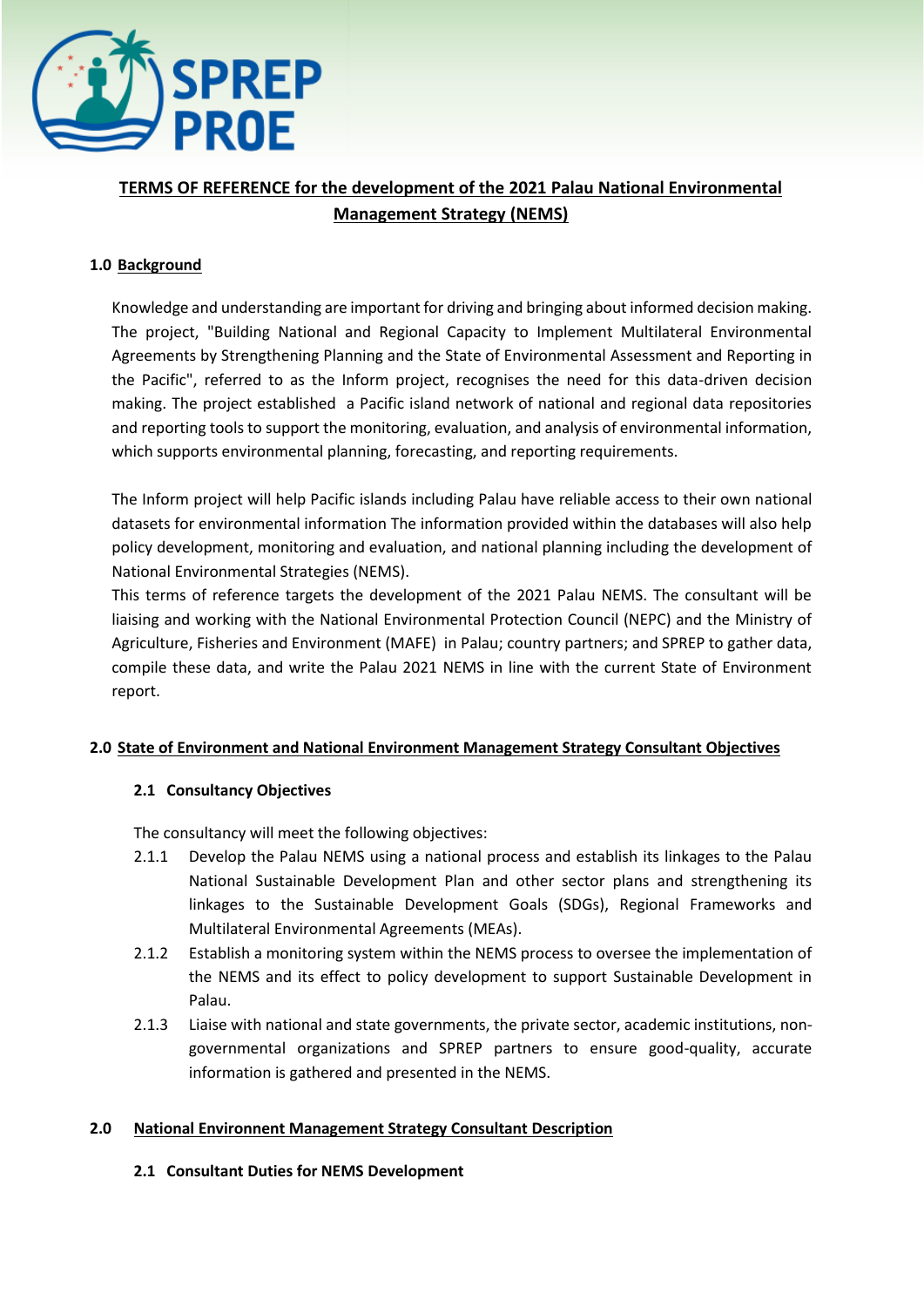

The consultant will be required to undertake the following duties:

- 2.1.1 Conduct a desktop review of existing national plans / policies to align their key objectives with the Palau NEMS and other government policies.
- 2.1.2 Establish the linkages of the Palau NEMS to existing sectoral / Ministries' strategic plans, national environment frameworks, the SoE Report, the Palau National Sustainable Development Strategy (NSDS), SDGs, MEA commitments and goals, and regional action plans (SAMOA Pathway, Framework for Pacific Regionalism, SPREP Strategic Plan 2017- 2026, etc.). In particular, ensure that MEA commitments are integrated into the Palau NEMS and mainstreamed into the Palau NSDS.
- 2.1.3 Develop a monitoring and evaluation framework of the NEMS and align it to existing national monitoring and evaluation framework of national strategies.
- 2.1.4 Conduct national consultation workshops of the NEMS involving government agencies, private-sector stakeholders, partners and local community groups. The national review workshops will be organised with NEPC and SPREP. The national consultation workshops should take into account the identification of priorities of the Palau NEMS based on the Palau State of Environment reports and also new areas that are of national importance.
- 2.1.5 Carry out individual consultation meetings with government agencies, private-sector stakeholders, partners and communities to follow up on specific issues that are important to the NEMS.
- 2.1.6 Prepare summary notes of the meetings and write the Palau NEMS, incorporating inputs from the workshop in addition to comments from SPREP and individual consultation meetings on specific issues.
- 2.1.7 Report regularly to NEPC and SPREP lead contacts during the execution of the contract until submitting the final NEMS and review report to the government for approval. This is to make sure that the Palau NEMS is developed appropriately and within the scope and outcomes of the consultation.
- 2.1.8 Present the completed first draft of the NEMS to the NEPC and stakeholders before the NEMS is finalised and submitted to the government for endorsement.
- 2.1.9 Organize all supporting materials, worksheets, any data collected, photographs and reports properly labelled in thematic folders for submission to NEPC and SPREP.
- 2.1.10 Develop, in consultation with NEPC and SPREP, a communication pamphlet on the Palau NEMS for public use and awareness in Palau.
- 2.1.11 Formulate a project concept note based on the NEMS development process funding support and other donor opportunities.

# **3.0 Consultant Outputs for the NEMS**

# **3.1 Consultant Outputs on the Palau NEMS Development**

The consultant shall produce the following key outputs: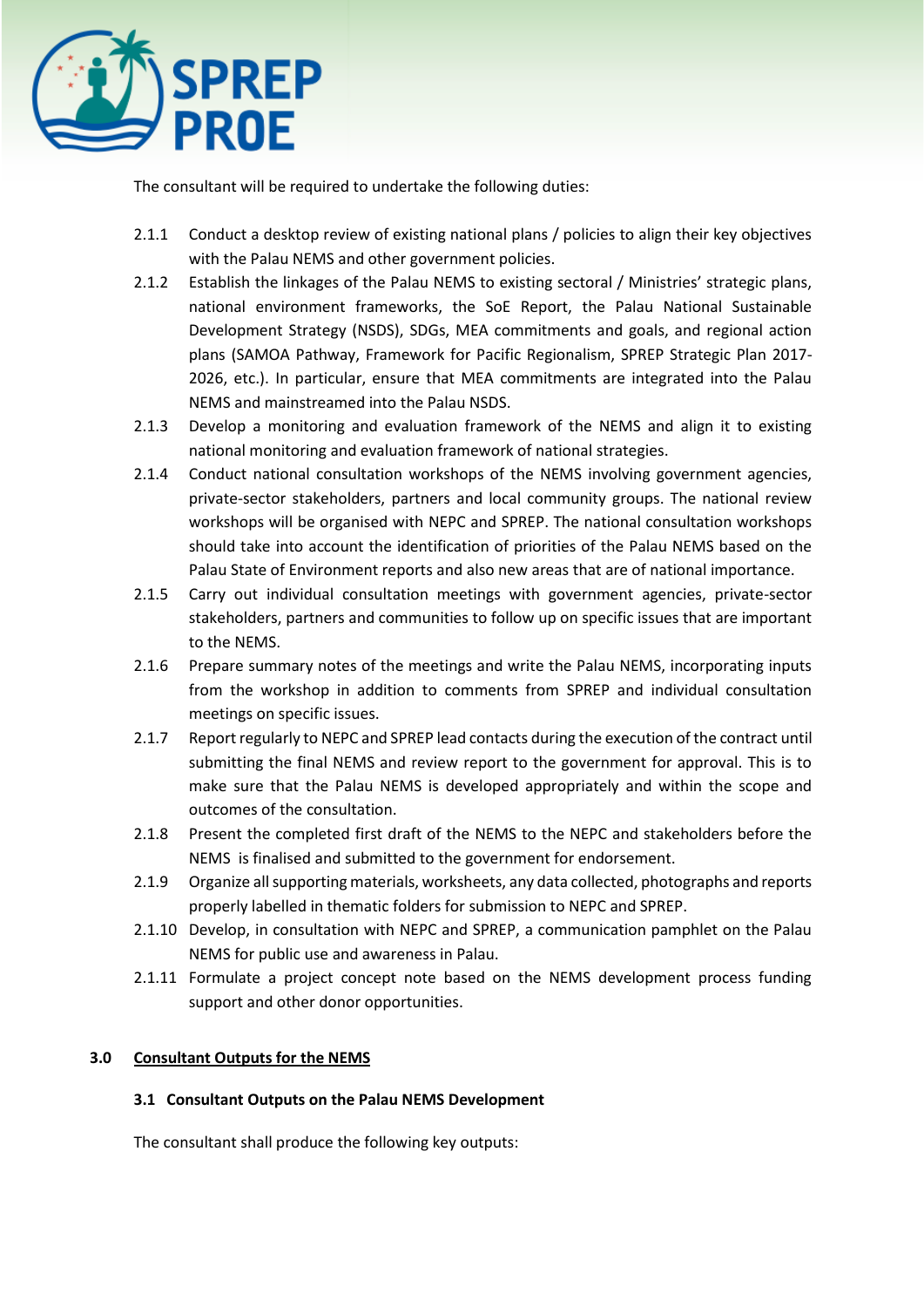

- 3.1.1 A final version of the NEMS in Microsoft Word on a USB drive, which has gone through review and vetting by relevant stakeholders in Palau. The documents must be clear and concise, highly informative, and true readings and information guides to students and teachers studying the environment, as well as policy makers and other key sectors in Palau. The final copies will be proofread and free of grammatical errors, using SPREP's style guide as a reference before it is submitted for design and government endorsement.
- 3.1.2 After completing the documents, the consultant is required to provide an Excel workbook(s), which contains information (raw data) received during the process of compiling the documents. The raw data shall include contact details of the agency and person, type of data available from them, brief information of what they are doing, and how the information was obtained. Archived PDFs of all source reports should be provided to NEPC and SPREP.
- 3.1.3 The final versions of the NEMS, including materials, raw data, working documents and necessary consultation records, on a hard disk / USB to SPREP on completion of the consultancy.
- 3.1.4 One communication pamphlet on the NEMS created in consultation with the SPREP communications team to raise awareness in Palau. These pamphlets will be reviewed and endorsed by the NEPC and SPREP.
- 3.1.5 The NEMS will specify clear budget lines for each thematic area identified in the strategy to support the Department of Environment in its annual budget allocation.
- 3.1.6 It will also contain a clear monitoring, evaluation and reporting system that will be endorsed by the government and relevant stakeholders responsible for overseeing the strategy's implementation.
- 3.1.7 One project concept to be developed further into a full project proposal seeking potential funding to be forwarded for consideration to the NEPC and submission to the Government for approval.

# **4.0 Consultancy Timeline and Cost**

The consultancy will adhere to the following timeline and costs:

- 4.1 The key deliverables and outputs will be prepared within a period of 6 months. The consultancy cost should include the following:
	- a. Cost/fee of consultancy
	- b. Awareness pamphlet
	- c. Draft Project Concept
	- d. Final Palau NEMS, including editing ready for Government endorsement
- 4.2 SPREP will cover the costs of the SPREP official providing support to the consultant.
- 4.3 The workplan and costs will be discussed and finalised between the consultant and the Acting Director EMG Programme and Environmental Planning Adviser, Jope Davetanivalu